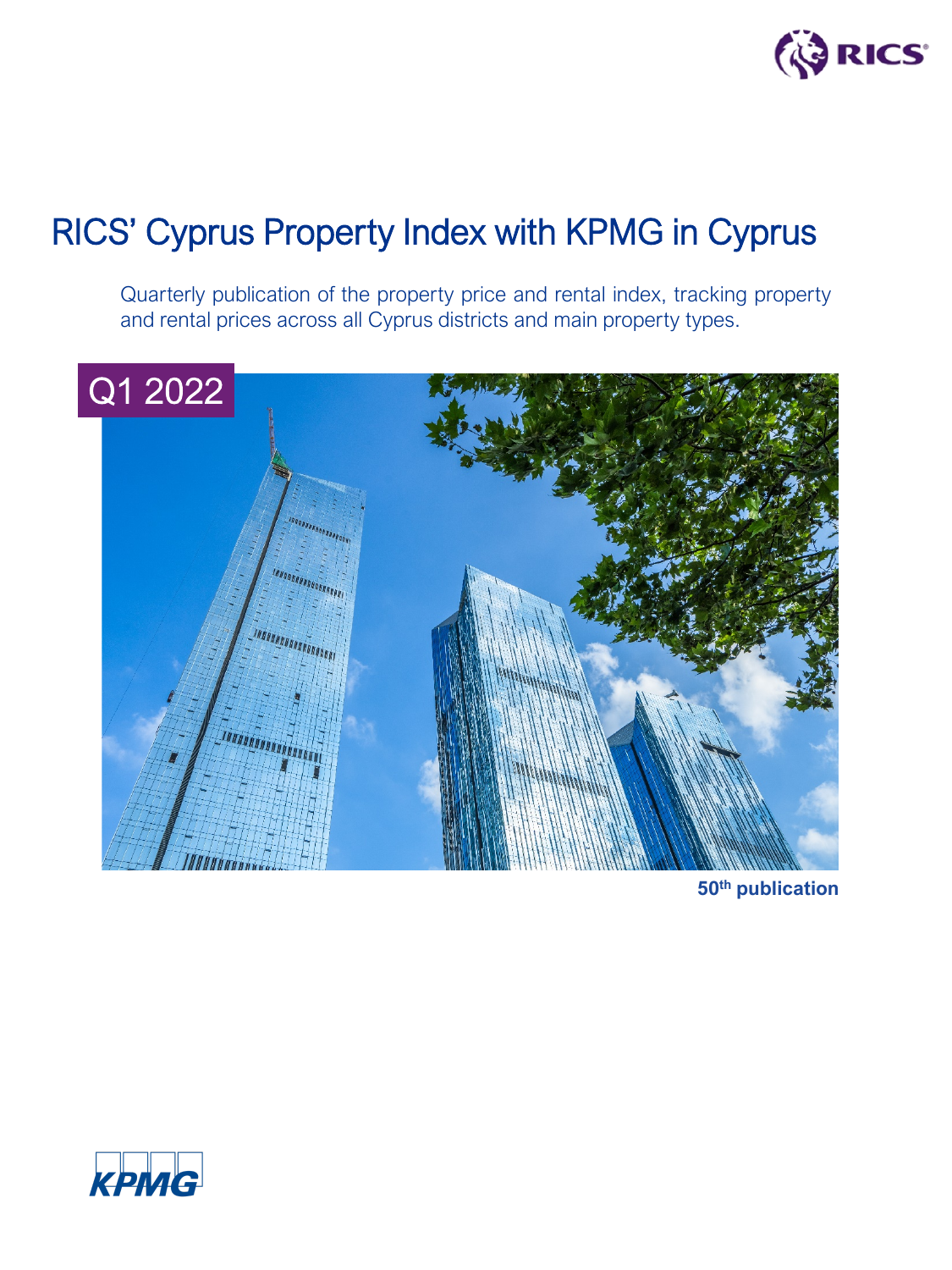

#### **Overview of Real Estate Activity**

During the first quarter of 2022, Real Estate transactions continued to recover from the pandemic, showing significant YoY increases. The period under examination demonstrated a 31% YoY increase in Recorded Transactions, and a 52% YoY increase in Contracts of Sale. Conversely, the number of properties sold to foreigners (Non-EU) with registered contracts of sale showed a -14% YoY decrease, illustrating perhaps the withdrawal of the citizenship program.

The recent increase in inflation and rising construction costs are issues that are expected to impact prices and potentially volumes of transactions in the forthcoming quarters.

#### **Market Capital Values**

In Q1 2022, Larnaca is in the spotlight, recording the biggest increase of the market in Holiday Houses but also topping the categories of apartments, houses and offices. Minor decreases were also observed in various asset categories throughout Cyprus.



#### **Average Prices QoQ change (per District)**

#### **Supported by Average Prices % YoY change (Cyprus)**

|                           |  |               |  |               |  |                  |  |               |  |                                     |   |                                 |            |          | Notable $\pm\%$                    |                                      |
|---------------------------|--|---------------|--|---------------|--|------------------|--|---------------|--|-------------------------------------|---|---------------------------------|------------|----------|------------------------------------|--------------------------------------|
| Year<br><b>Apartments</b> |  | <b>Houses</b> |  | <b>Retail</b> |  | <b>Warehouse</b> |  | <b>Office</b> |  | <b>Holidav</b><br><b>Apartments</b> |   | <b>Holidav</b><br><b>Houses</b> |            |          |                                    |                                      |
| Q1 2022                   |  | $+2,75%$      |  | $+1,86%$      |  | $+0.96%$         |  | $+1,81%$      |  | $+0.89%$                            |   | $+0,43%$                        | $\sqrt{2}$ | $+1,95%$ | uses<br>පි<br>ω                    | <b>Hol. Apa</b><br>Larnaca<br>-1,18% |
| Q1 2021                   |  | $+0,66%$      |  | $+0,81%$      |  | $+0,04%$         |  | $+1,99%$      |  | $-0.04%$                            | ∼ | $+4.84%$                        |            | $+1,06%$ | 훈<br>$\overline{\mathbb{P}}$<br>ഥി | tments                               |
|                           |  |               |  |               |  |                  |  |               |  |                                     |   |                                 |            |          |                                    |                                      |

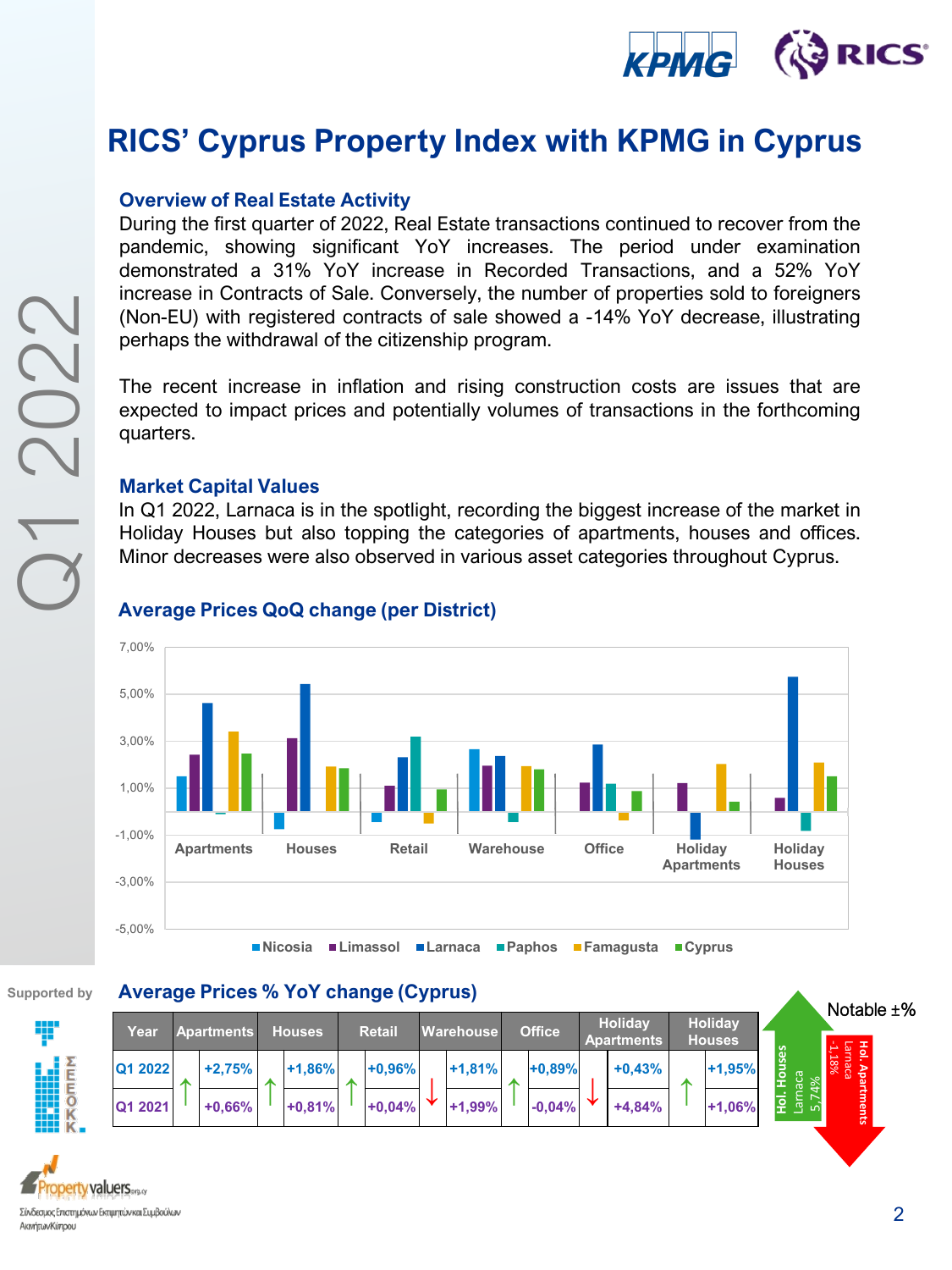



#### **Market Rental Values**

During the period of examination, across Cyprus all rental values showed QoQ increases, with the highest being in Apartments (3,65%) and the lowest in Warehouses (0,51%).

| Rental Values - QoQ change |               |        |           |               |                                          |       |  |  |  |  |
|----------------------------|---------------|--------|-----------|---------------|------------------------------------------|-------|--|--|--|--|
| <b>Apartments</b>          | <b>Houses</b> | Retail | Warehouse | <b>Office</b> | <b>Holiday Apartments Holiday Houses</b> |       |  |  |  |  |
| 3.66%                      | 2.91%         | 0.78%  | 0.51%     | 0.91%         | 3.65%                                    | 2.06% |  |  |  |  |

### **Appraisal based initial yields**

Average gross yields for the period under examination showed YoY marginal increases, with the retail still giving the highest yield, and houses the lowest.

| <b>Yields</b>             | Q1 2022 |                                     | Average gross yields (YoY comparison) |           |       |       |
|---------------------------|---------|-------------------------------------|---------------------------------------|-----------|-------|-------|
| Apartments                | 4,97%   | <b>Holiday Houses</b>               |                                       |           |       |       |
| <b>Houses</b>             | 2,62%   | <b>Holiday Apartments</b><br>Office |                                       |           |       |       |
| <b>Retail</b>             | 5,71%   | Warehouse                           |                                       |           |       |       |
| Warehouse                 | 4,42%   | Retail                              |                                       |           |       |       |
| <b>Office</b>             | 5,22%   | Houses                              |                                       |           |       |       |
| <b>Holiday Apartments</b> | 5,01%   | Apartments<br>$0.00\%$              | 2.00%                                 | 4.00%     | 6.00% | 8.00% |
| <b>Holiday Houses</b>     | 2,64%   |                                     | ■Q1 2021                              | ■ Q1 2022 |       |       |

**Supported by**

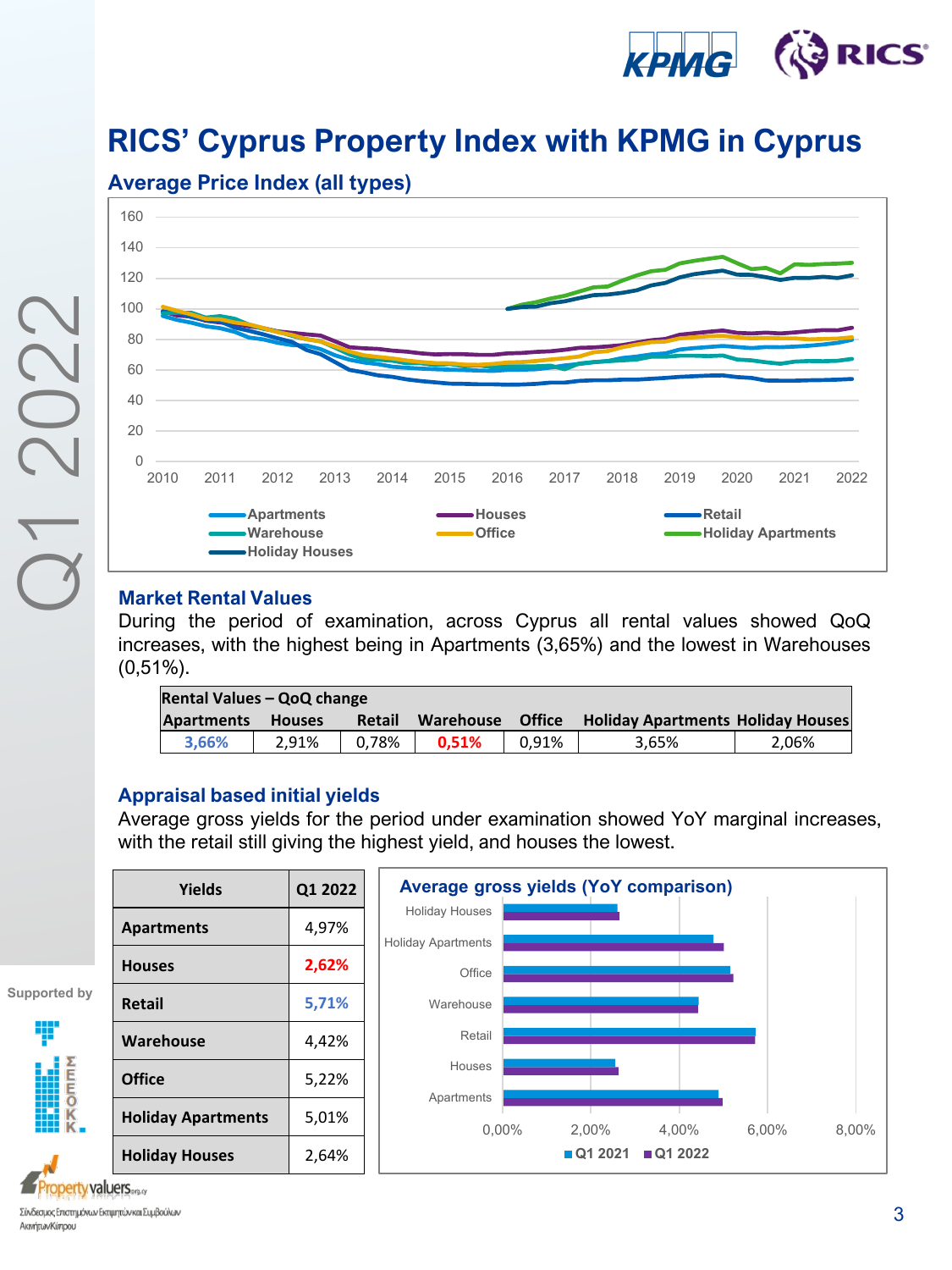

**Index parameters and methodology**

#### **Methodology**

The methodology underpinning the RICS Cyprus Property Index with KPMG in Cyprus was developed by the University of Reading, UK. The report is available upon request at [ricscyprus@rics.org](mailto:ricscyprus@rics.org)

#### **Coverage and Variables Monitored**

The RICS Cyprus Property Price Index with KPMG in Cyprus monitors the urban centres of Nicosia, Limassol, Larnaca, Paphos and Paralimni-Famagusta. The Index only tracks prices in Republic of Cyprus' government controlled area and not in the occupied North.

In each of these centres, the index monitors the Market Value and Market Rent, as defined in the RICS Red Book, across the four main property sectors – office (CBD), retail (high street), industrial (warehouse) and residential (houses and apartments).

Recognising that there are sub-districts within these urban areas which operate and behave in a varying manner, a number of these is monitored in order to derive the composite index for each category per urban area.

The information provided in this publication is based on the average price and rent of the sub-districts monitored per urban centre per sector. The complete list of these subdistricts can be found in the University of Reading's report which is available upon request at [ricscyprus@rics.org](mailto:ricscyprus@rics.org)

#### **Nature of Notional Buildings**

The RICS Cyprus Property Price Index with KPMG in Cyprus monitors hypothetical or notional buildings, each having specific characteristics. Details of these hypothetical properties are provided in the University of Reading's report.

The provided price per sqm is based on the Gross External Area of the property (as defined in the RICS' Code of Measurement Practice 8th Edition), which includes the living area and covered verandas but excludes common areas.

### **Frequency**

The index is produced on a quarterly basis.

Supported by



#### **Monitoring Process**

The estimation of price levels is carried out by accredited RICS property professionals who are active in the relevant markets.